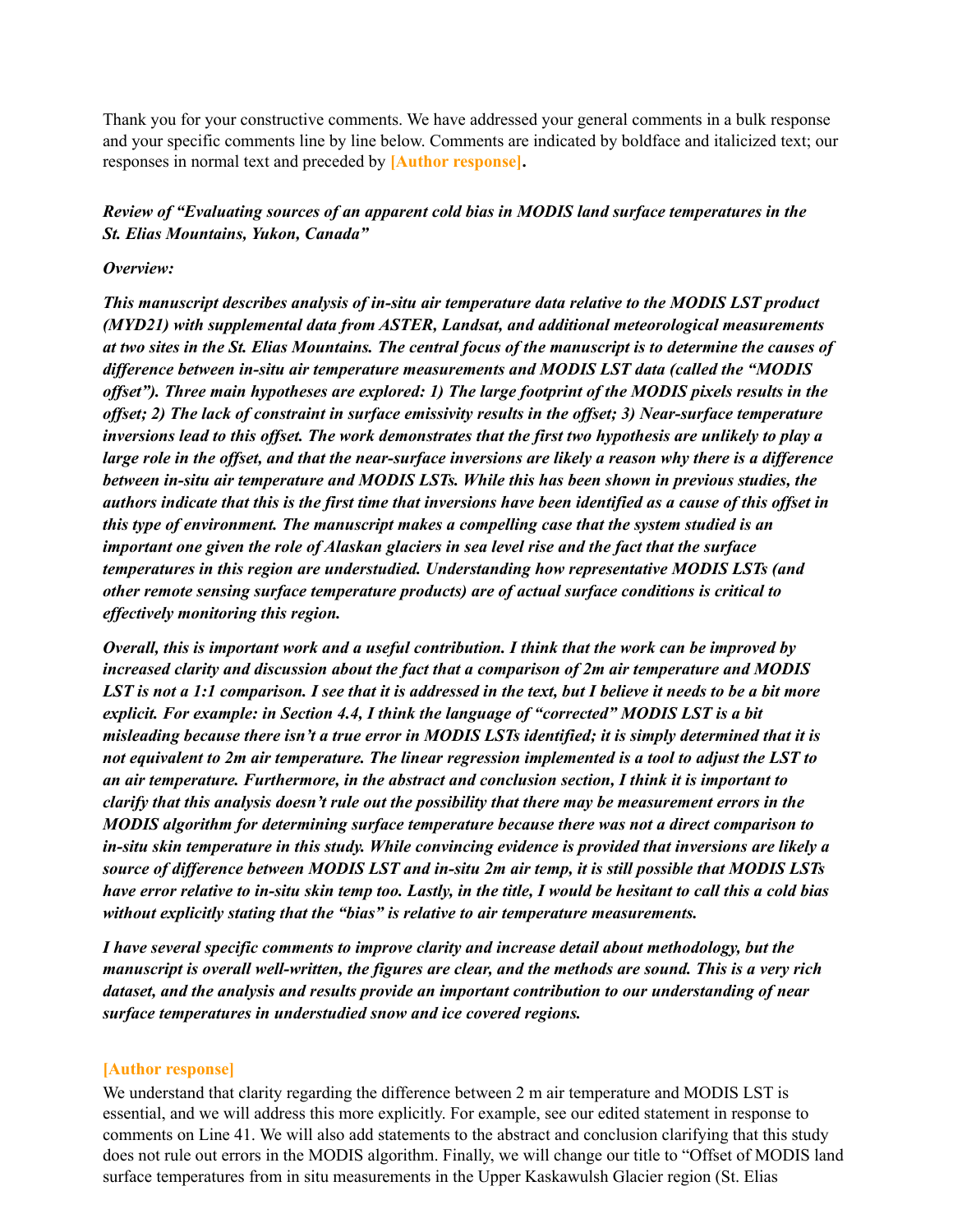mountains) indicates near-surface temperature inversions" and insert the following statement preceding our goal to clarify the distinction between air and surface temperatures.

Edited Line 99: Lastly, it may be that the LST offset does not arise during the calculation of LSTs at all, but is a real physical temperature difference between the surface and air due to the development of a near-surface temperature inversion. Although MODIS LSTs can be a useful complement to in situ air temperatures, the two cannot be directly compared and physical differences between the two must be accounted for when using them together.

## *Specific Comments:*

## Lines 4-5: In the statement that MODIS LSTs are offset from AWS data, is this referring to prior studies *or the current work? Please clarify.*

#### **[Author response]**

This statement is in reference to prior studies.

Updated text to read: However, MODIS LSTs in the St. Elias Mountains have been found in prior studies to show an offset from available weather station measurements, the source of which is unknown.

*Lines 15-17: I agree that understanding near-surface physical properties is critical to convert MODIS LSTs from a surface temperature measurement to an air temperature measurement, but this is dif erent from improving the accuracy of the MODIS LST, which this work doesn't directly address because it compares in-situ air temp (and not in-situ skin temp) to MODIS LSTs. Please revise this statement accordingly.*

#### **[Author response]**

Updated text to read: These results demonstrate that efforts to derive an air temperature measurement from MODIS LST data should focus on understanding near-surface physical properties rather than refining the MODIS sensor or LST algorithm.

Line 41: The statement that all in-situ temperatures are air temperatures is key here. I think it requires a bit of further discussion. Given the Guillevic et al. (2017) report, validation should be done with skin *temperature wherever possible. I understand that in-situ skin temperature data is not available in this* case, and I believe comparison to in-situ air temperature is a worthy endeavor, but I think it should be *explicitly addressed here (or elsewhere) that this is dif erent from a standard validation of the MODIS LST product.*

#### **[Author response]**

Updated text to read: Remote sensing temperatures include the final surface temperature product, as well as "brightness temperature", or the surface temperature of a perfect blackbody emitter under the same conditions. In contrast, temperatures measured in situ are directly measured using instruments onsite, and can be measured for both the earth's surface and the air above it. Surface temperatures measured in situ provide important validation for remote sensing surface temperatures such as MODIS LSTs. However, because of a lack of in situ surface temperature data in our study region, unless otherwise stated, all in situ temperatures used here refer to the air  $\sim$ 2m above the land surface. Our study is therefore not a standard validation of the MODIS LST product, but rather an evaluation of its use in conjunction with in situ air temperatures to characterize the near-surface temperature conditions of the St. Elias region.

*Table 1: Consider adding to this table further information about the footprint of each sensor, the specific products/instruments used, and the uncertainty associated with each measurement (if*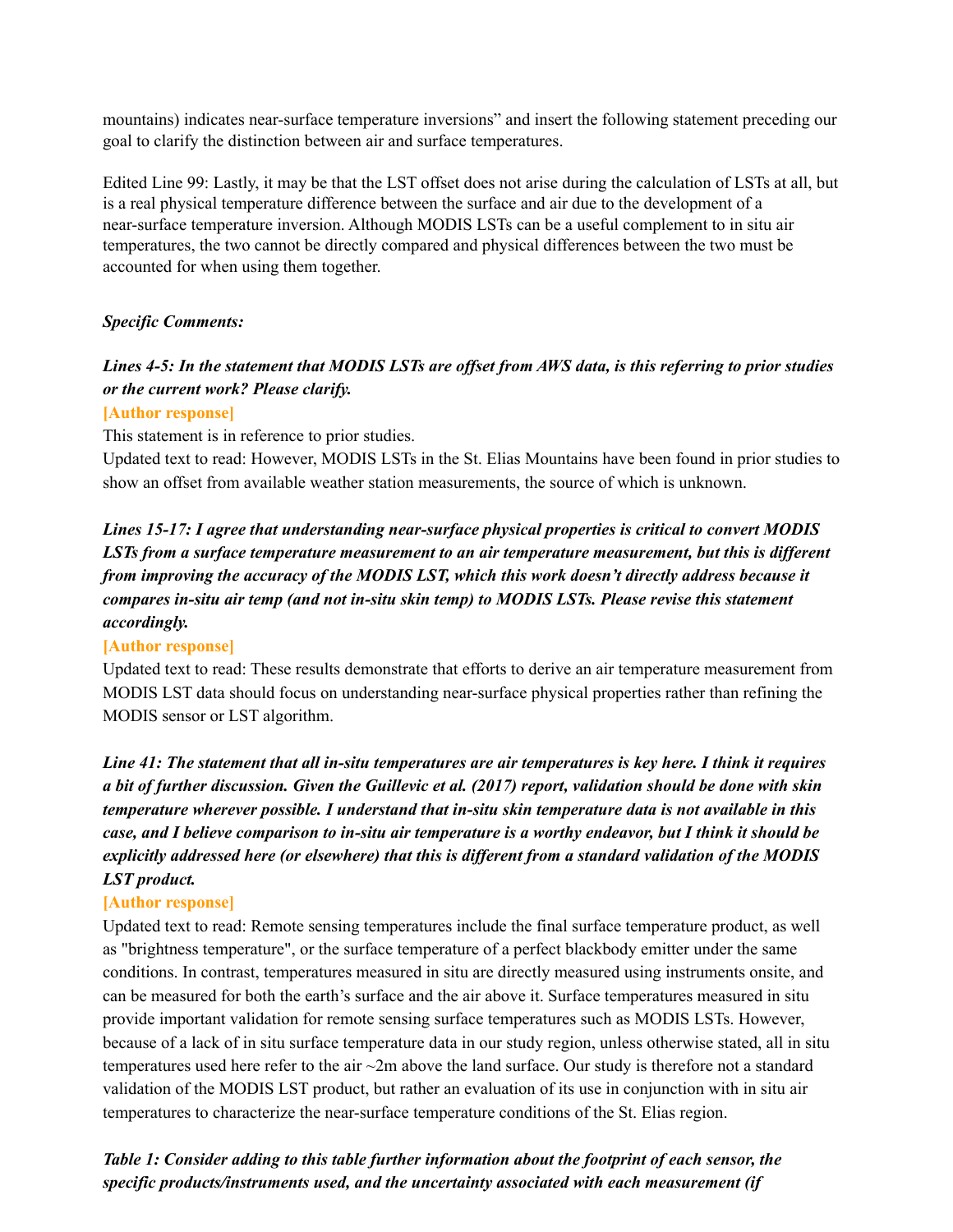## *available).*

#### **[Author response]**

We will update Table 1 to contain the below information:

|              | Name                 | Measurement    | Footprint       | Product/instrument      | Uncertainty  |
|--------------|----------------------|----------------|-----------------|-------------------------|--------------|
|              |                      | technique      |                 |                         |              |
| Ai           | Divide AWS           | In situ        | Point           | Campbell 107F           | $\pm 0.2$ °C |
| $\mathbf{r}$ |                      |                | measurement     |                         |              |
| te           |                      |                |                 | HOBO S-THB-M008         | $\pm$ 0.21°C |
| m            |                      |                |                 | 12-bit sensor           |              |
| pe           | Eclipse AWS          | In situ        | Point           |                         |              |
| rat          |                      |                | measurement     |                         |              |
| ur           | iButton              | In situ        | Point           | Maxim Integrated        | $\pm 0.5$ °C |
| es           |                      |                | measurement     | iButton Data Logger     |              |
|              |                      |                |                 | <b>DS1922L</b>          |              |
| Su           | <b>MODIS LST</b>     | Remote sensing | 1 km            | MYD21                   |              |
| rfa          | <b>ASTER</b> surface | Remote sensing | 90 m            | AST 08                  |              |
| ce           | temperature          |                |                 |                         |              |
| te           | <b>MODIS BT</b>      | Remote sensing | 1 km            | MODTBGA 006             |              |
| m            | <b>ASTER BT</b>      | Remote sensing | 90 m            | Calculated from         |              |
| pe           |                      |                |                 | <b>ASTL1T</b> following |              |
| rat          |                      |                |                 | Ndossi and Avdan        |              |
| ur           |                      |                |                 | (2016)                  |              |
| es           | Landsat BT           | Remote sensing | Resampled       | LC08                    |              |
|              |                      |                | from 100 m to   |                         |              |
|              |                      |                | 30 m (Landsat   |                         |              |
|              |                      |                | 8)              |                         |              |
|              |                      |                |                 |                         |              |
|              |                      |                | Resampled       | LE07                    |              |
|              |                      |                | from 120 m to   | LT <sub>05</sub>        |              |
|              |                      |                | 30 <sub>m</sub> |                         |              |
|              |                      |                | (Landsat 5,7)   |                         |              |

*Lines 118-122: In the window when the two sensors at Divide overlap, which dataset is used?* In the window where the two sensors at Divide overlap, the HOBO S-THB-M008 12-bit sensor was used because it provides contemporary solar radiation, relative humidity, wind speed, and pressure data.

## *Lines 123-125: Was the container containing the iButton sensor ventilated? Was it a light color to limit absorbed solar radiation? I know that there can be issues with iButton sensors heating up during periods of high incoming solar radiation.*

## **[Author response]**

Available temperature data at Eclipse are lower quality than at Divide, with limited temporal coverage and sensors not up to World Meteorological Organization standards. We therefore focus on data from Divide, but include available data from Eclipse with the caveat that results are less robust. Temperatures at Eclipse were obtained from an AWS from 2005-2007, and a Maxim Integrated iButton Data Logger DS1922L ( $\pm$ 0.5°C) from 21 May 2016 to 17 May 2017, both located on or near a bedrock outcrop  $\sim$ 3 km from the site of an ice core drilled at Eclipse in 2016 (Fig. 3). The AWS recorded hourly averages of 5 minute sampling intervals using digital sensors housed in a passively vented radiation shield at a height of approximately 2 m (Williamson et al., 2020). The iButton recorded temperatures at 3-hour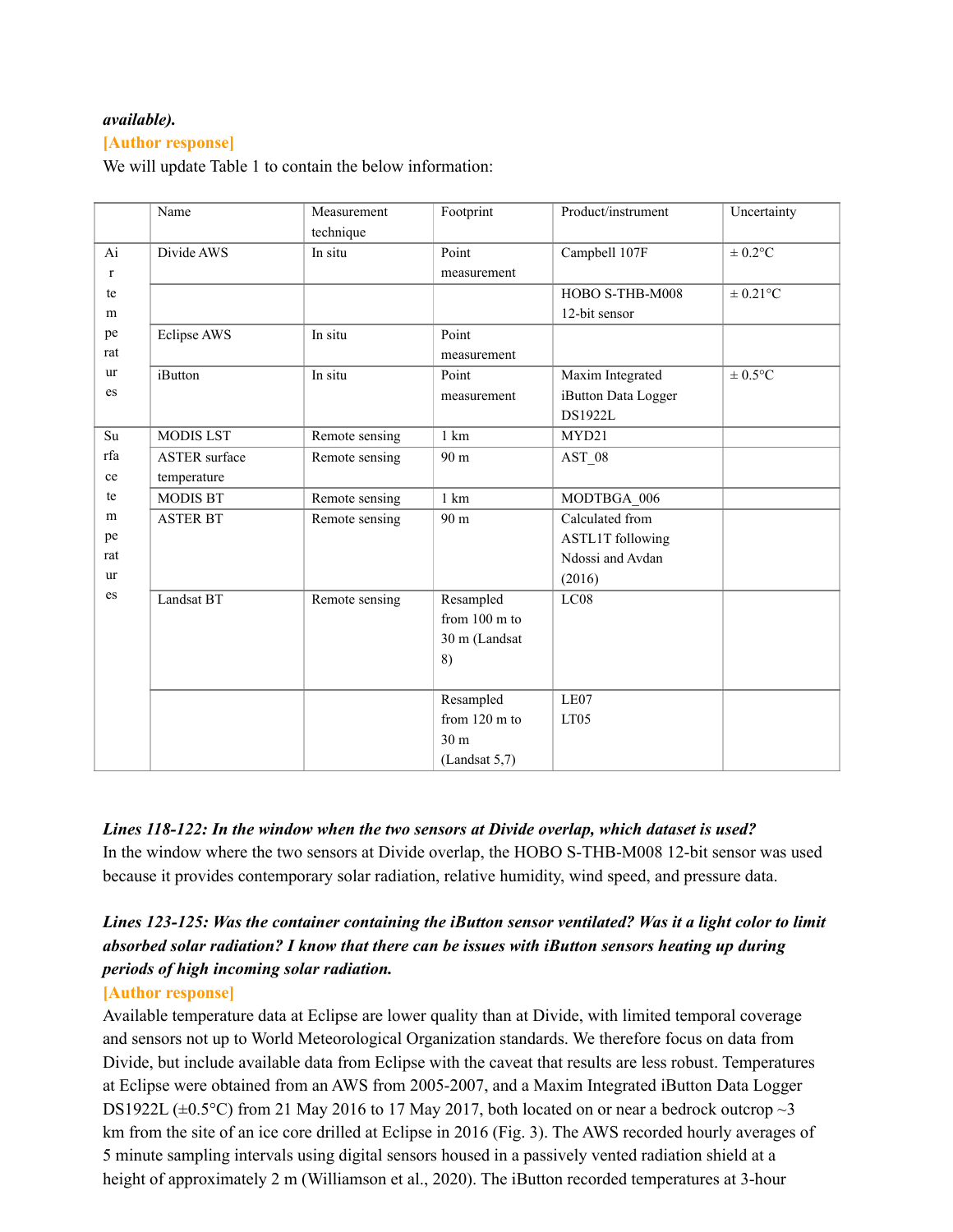intervals and was placed inside an unvented clear plastic container shielded with rocks. Because data is so limited at Eclipse, we combine the AWS and iButton datasets for maximum coverage at the site. We refer to both the Divide AWS and the combined Eclipse iButton and AWS data as "AWS" for the remainder of this paper.

## *Lines 125-126: It looks in Figure 3 like the Eclipse Weather Station and Eclipse iButton datasets do* not overlap, so it's not clear to me how it was determined that the records were consistent. Please *clarify and provide data if needed, perhaps in a supplement.* **[Author response]**

We did not perform a robust test of the datasets' consistency, instead choosing to focus on data from Divide, which is more abundant. Around 88% of the temperature data used in this study came from Divide. Additionally our examination of other meteorological variables and our surface energy balance calculations are all performed with data from Divide. However, we still included what data we had from Eclipse to supplement the results at Divide. See edited statement above in response to comment on Lines 123-125.

# Lines 135-143: I think that choosing to look at a nearby MODIS pixel that does not include the darker *nunatak surfaces is probably a good idea, but the implications of this choice should be further explored. Perhaps the air temperature above the dark surface actually is higher than the air temperature above the nearby ice/snow. Comparing the MODIS pixels and providing that information* in Table 2 is great, and I think that in the discussion of results, the manuscript should come back to this *and address what the implications of this choice are on the results.*

## **[Author response]**

Updated text to read: Our goal is to determine the dominant source of the offset in MODIS LSTs at glaciated sites in the St. Elias. Because the Eclipse and Divide AWS are located on nunataks, we test for the LST offset using MODIS data encompassing adjacent ice core sites ~3 km from each AWS location, thereby excluding the dark nunatak surface from the MODIS pixel and focusing on the ice surface (Fig. 2). We compute the difference in MODIS LST between the ice core site grid cell (containing only ice) and the AWS site grid cell (containing ice and rock) to determine whether the inclusion of the nunatak has a discernible effect on the MODIS LST.

To be inserted in results section (and add figure plotting temperature differences between AWS and ice core sites): MODIS data at the Divide AWS nunatak and adjacent ice core site have a median temperature difference of 0.86°C and interquartile range of 1.97°C. The difference between the two sites shows greater variability in the fall ( $IQR = 3.21$ ) and winter ( $IQR = 3.98$ ) than in the spring ( $IQR = 0.70$ ) and summer  $(IOR = 1.80)$ , with the ice core site tending to be slightly colder in the winter (median temperature difference of -0.49°C), but warmer in the spring (median =  $0.95^{\circ}$ C), summer (median =  $1.33^{\circ}$ C) and fall (median = 0.28°C). Temperature differences between the Divide AWS and ice core site are summarized in Table 2.

Note: Table 2 will be edited to show differences between the ice core and AWS sites as medians rather than means so as to be more directly comparable with median LST offsets from AWS temperatures.

To be inserted in the discussion section: MODIS LSTs at the ice core site do not tend to be colder than at the AWS site except during the winter. The inclusion of the warmer nunatak surface in the MODIS grid cell at the AWS site fails to provide a compelling explanation for the colder wintertime LSTs at the ice core site, given that more of the rock surface would likely have snow cover during the winter. The colder wintertime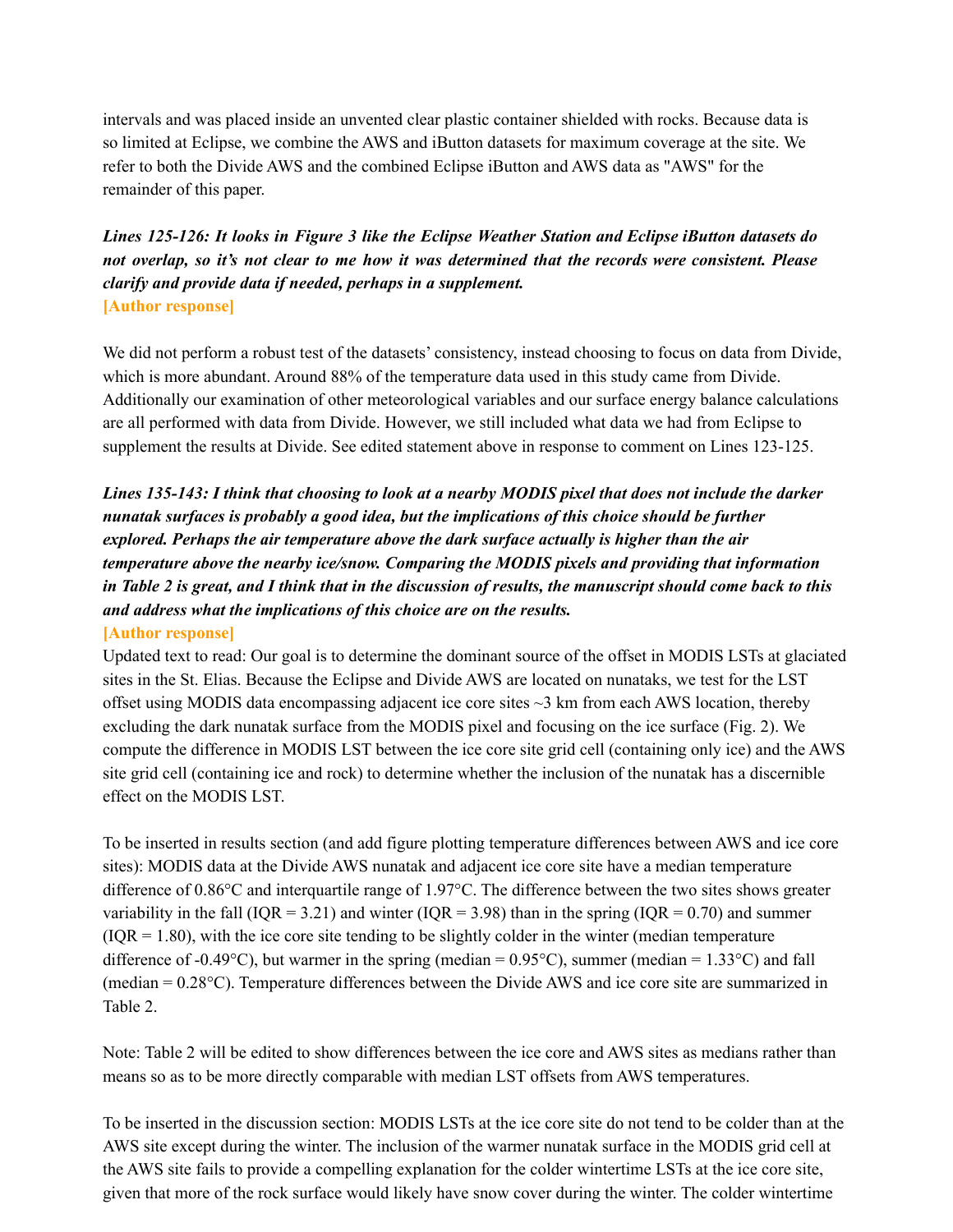LSTs at the ice core site may contribute to the MODIS LST offset from in situ temperature measurements examined in this study. However, this contribution is too small (median  $= -0.49^{\circ}$ C) to explain the magnitude of the MODIS LST offset at the Divide ice core site (median  $= -8.40^{\circ}\text{C}$ ). In the spring, summer, and fall, the LSTs at the ice core site tend to be slightly warmer than at the AWS site. Results here may therefore underestimate the magnitude of the MODIS LST offset from AWS temperatures in these seasons.

## Line 145: I see that later in the manuscript there is a justification provided for choosing to only consider data from the time window from  $11:00 - 1:30$ . I think it would be appropriate to address this here in the *methods.*

## **[Author response]**

The comment provided in the results section (lines 326-328) serves to point out that we don't capture diurnal cycles in our data because of the limited time period of data acquisition; however this is a result of, rather than a reason for, limiting data acquisition to the period from 12:00-13:00. MODIS overpass times are all from approximately 11:00-13:30. We further narrow our data acquisition to the hours for which the viewing angle of our site is  $\leq 30^{\circ}$ , which are from 12:00-13:00.

Updated text to read: Temperature differences between the Divide AWS and ice core site are summarized in Table 2. MODIS LST data were obtained for the period 2000-2020

(https://lpdaacsvc.cr.usgs.gov/appeears/) for dates with minimal cloud cover between the hours of 12:00 and 13:00 (local solar time), when viewing angle is less than 30°, to mitigate the effect of viewing angle on temperature and emissivity. At Divide, 742 MODIS images spanning 2002-2020 were analyzed. Seasonally, 203 images were acquired in spring (MAM), 169 in summer (JJA), 188 in fall (SON), and 182 in winter (DJF). The average time between scenes at Divide was 9 days after filtering. At Eclipse, 100 MODIS images were analyzed: 87 spanning June 2005 through June 2007 and 13 spanning November 2016 through February 1017. Each MODIS image was paired with the closest hourly measurement available in the AWS data.

Lines 145-147; Just to clarify, the 742 images at Divide span 20 years of data, and the 100 images at Eclipse span  $\sim$ 2 years of data. Is that correct? Please state that clearly here. Also, please specify how the MODIS images and AWS data are paired in time. Is it simply the closest hourly measurement that is *paired with the MODIS temperature, or is it some kind of average of multiple AWS measurements?* **[Author response]**

Addressed above

# *Section 2.3: Please clarify if only ASTER and MODIS images from the 11-1:30 window that had paired AWS data are used in this comparison.*

## **[Author response]**

Updated text to read: To test if the LST offset is a result of the MODIS sensor's large footprint, we calculate the offset of both ASTER (90 m footprint) and MODIS (1 km footprint) surface temperatures from AWS measurements and then compare the magnitude of the offsets. We use only ASTER and MODIS images from the 12:00-13:00 window that had paired AWS data in this comparison.

# *Lines 168-169: Please explain how Landsat images are "examined for cloud cover." Is there a particular algorithm used, and are particular thresholds implemented?*

## **[Author response]**

Landsat imagery was visually examined for cloud cover. Only images with no visibly identifiable clouds were analyzed.

Updated text to read: Landsat top of atmosphere brightness temperature imagery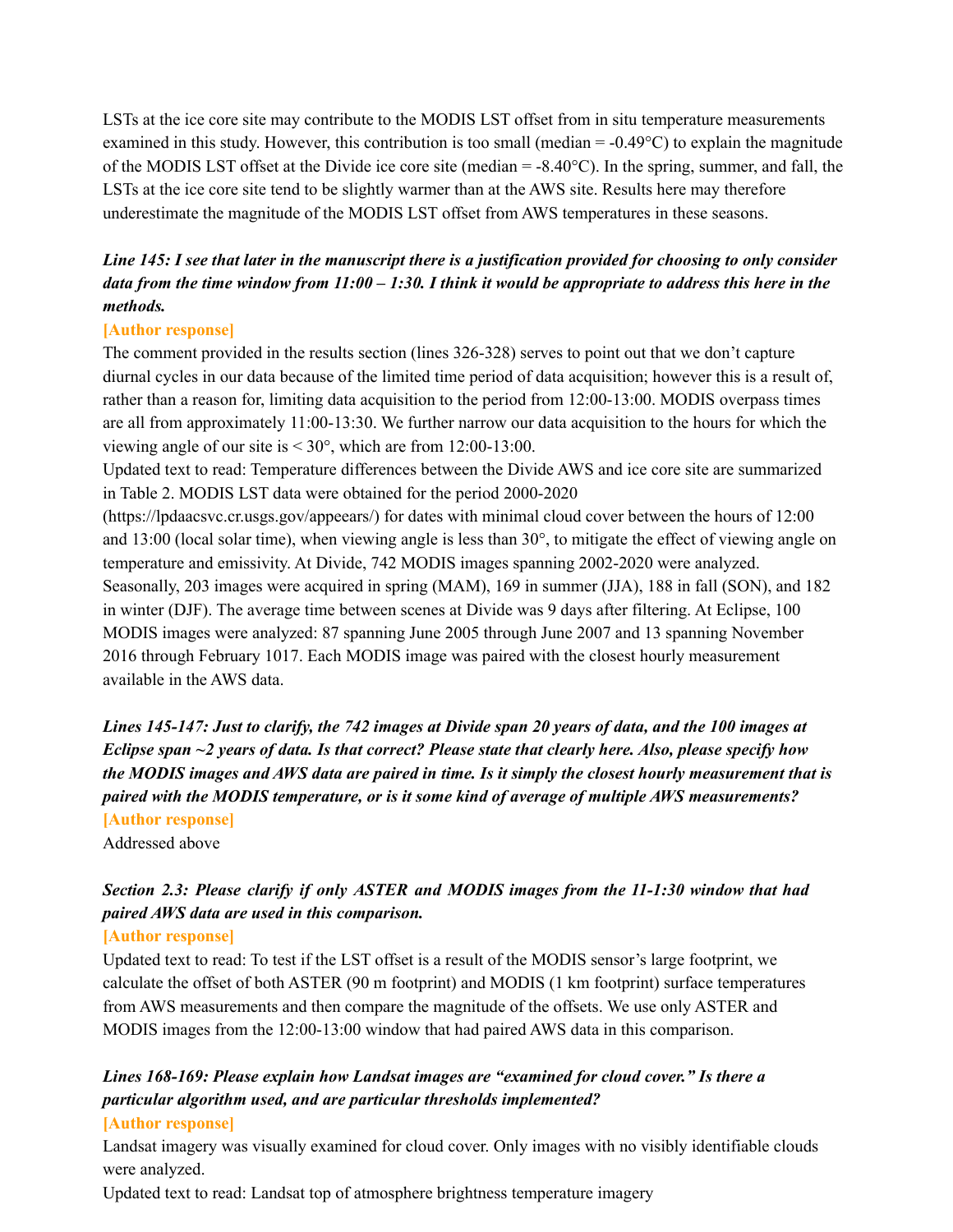(https://earthexplorer.usgs.gov/) was visually examined for cloud cover, and cloud-free pixels were extracted for analysis using QGIS.

## *Equations*  $2+3$ : *I believe it might be appropriate to use*  $\approx$  *instead of*  $=$  *in these expressions.*

**[Author response]**

Updated text to read:

$$
\begin{aligned} E_{_N} &\approx E_{_S}\mathit{l} \; + E_{_S}\mathit{\hat{\Gamma}} \; + E_{_L}\mathit{l} \; + E_{_L}\; \mathit{\hat{\Gamma}} \\ T_{_S} &\approx \left(\frac{E_{_L}\mathit{l} + E_{_S}\mathit{l}(1-\alpha)}{\epsilon_{_S}\sigma}\right)^{0.25} \end{aligned}
$$

## *Line 200: Provide a bit more information about the atmospheric emissivity from ERA5.* **[Author response]**

Updated text to read: We calculate downward longwave radiation as follows, using 2 m air temperature  $(T_a)$ from Divide and atmospheric emissivity  $(\epsilon_a)$  derived from the ERA5 reanalysis longwave radiation product. We use only the derived emissivity from the ERA5 product, rather than the total downward radiation in order to use measured values (in situ 2 m air temperature) where possible. ERA5 outputs have a spatial resolution of 31 km; data span 2002-2019 every six hours (Hersbach et al., 2020). Atmospheric emissivity increases with increasing surface vapor pressure (Staley and Jurica, 1971). Our atmospheric emissivity values ranged from ~0.48 to 1. Atmospheric emissivity measured over the Sierra Nevada (Spain) from 2005-2011 ranged from ~0.4-1 (Herrero and Polo, 2012).

# Line 202: Please provide a bit of description of the surface types that are present at the two sites. Is *surface melt common? This doesn't necessarily need to be right here, but the point about albedo raised the question of if this is a reasonable assumption or not.*

#### **[Author response]**

Surface melt is present but limited at both sites, which are situated in the accumulation zone. Surface melt at these sites does not result in standing surface water, but rather saturates or percolates below the surface, limiting its effect on surface albedo. Observed early melt season (May/June) surface conditions were a fairly soft and flat snow surface with no sastrugi, drifting, or other surface features.

*Section 3.1 (and elsewhere): When comparing dif erent seasons, I think that the results of the Wilcoxon* rank sum tests can be referenced in the tables and don't need to be repeated in each paragraph. The *many parentheticals make it a bit challenging to read and the statistics are clearly presented in the* tables. Maybe the journal or author preferences dictate that it should also be in each paragraph, but I *think it interferes a bit with clarity.*

#### **[Author response]**

We agree that the parentheticals interfere with clarity and will remove them.

# *Figure 4: 1:1 plots of in-situ air temperature vs. MODIS LST are very instructive, and should potentially be included in addition to these box plots.*

## **[Author response]**

We will include 1:1 plots of in-situ air temperature vs. MODIS LST

*Lines 247-248: Please indicate if it was tested that the data are normally distributed prior to linear regression, and normalize data if necessary.* **[Author response]**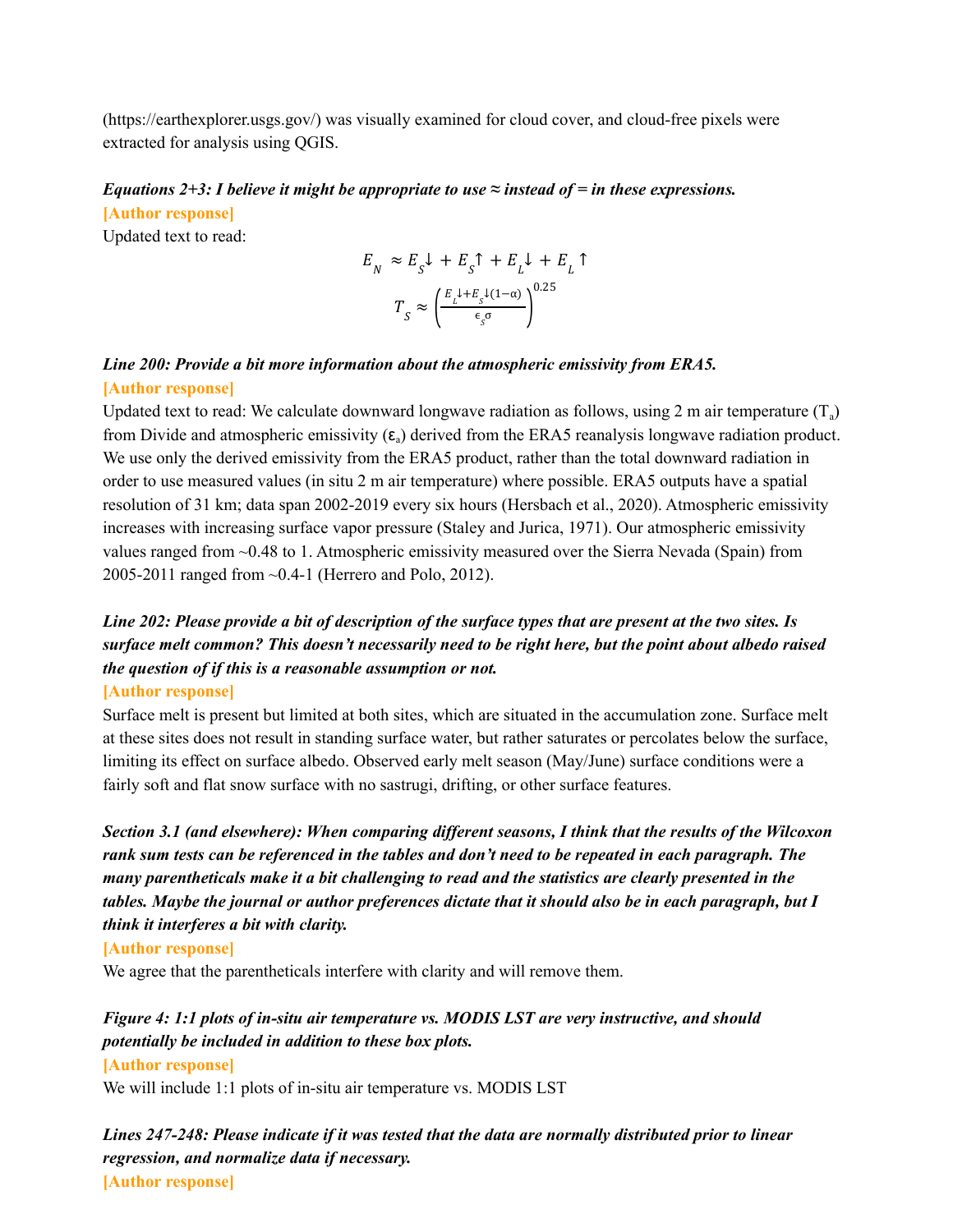Edit line 174: We compare differences between AWS and MODIS LST data to wind speed and solar radiation data obtained from the Divide AWS. We transform LST offsets, wind speed, and solar radiation data to approximately normal distributions using a box-cox transformation and normalize each dataset around zero. We then perform linear regressions on LST offsets vs. wind speed, LST offsets vs. solar radiation, and LST offsets vs. wind speed under low  $( $400 \text{ Wm}^{-2}$ )$  levels of solar radiation.

Regressions on normalized data:



Figure 8: Adding a horizontal line at  $0 \, C$  would be helpful in figures a and b; Is this data for all 20 *years when Divide AWS data are available?*

## **[Author response]**

This is data through 2019, as we did not have ERA5 data for 2020. We will add a horizontal line at 0°C.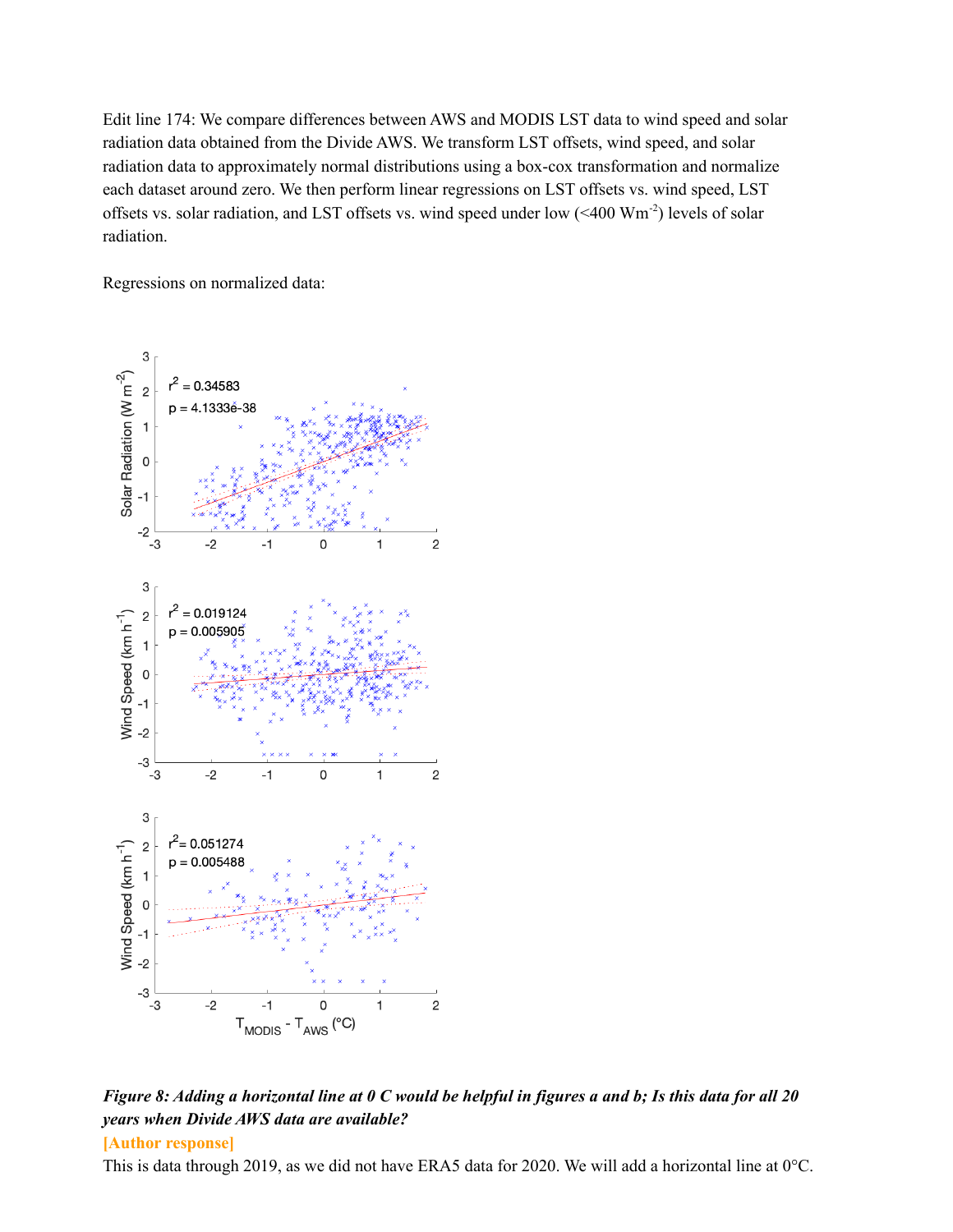## *Figure 9: Adding a horizontal line at 0 C would be helpful in figures a and b*

#### **[Author response]**

We will add a horizontal line at  $0^{\circ}$ C

## Lines 287-290: Is it possible that the lack of difference between offsets in MODIS brightness and surface *temperatures in the fall and winter is also because of increased inversions relative to other seasons?* **[Author response]**

Yes! We chose to focus in this section (4.2) on the implications for emissivity and keep the discussion of inversions contained in section 4.3 for clarity. We will add an explicit statement commenting on the lack of difference in MODIS brightness and surface temperature offsets in fall and winter in relation to inversions either here or after our discussion of inversions below.

## *Lines 294-295: I would potentially expect a wider variability in surface conditions (and thus emissivity) in the summer, but this may be site specific. Perhaps explain more why winter could result in more rapidly changing emissivity.*

#### **[Author response]**

Updated text to read: Emissivity increases with surface melt, and decreases with increasing particle size and density, which can occur due to either packing or sintering of grains as the snow surface evolves following a snowfall event (Salisbury et al., 1994). At Divide, summertime emissivity changes are likely dominated by alteration of the surface snow by melt, while wintertime emissivity changes are likely dominated by snow surface evolution following snowfall events, which occur more frequently in the winter. The relative magnitude of summer and winter emissivity changes are unknown and may result in the seasonal difference in outcome of the LST algorithm.

## *Lines 304-305: The analyses exploring links between accumulation and the LST of set seem to have covered a wide array of options. Was "days since last accumulation" one of the ways this data was analyzed? I couldn't quite tell from the descriptions and that might be a reasonable metric to consider.* **[Author response]**

Yes, it was. We've rephrased the statement below to mention this clearly.

Updated text to read: However, given the low temporal resolution of the MODIS data relative to the accumulation record (1 image per day vs. 1 sample per hour), we found no relationship either between the LST offset and individual snowfall events or between the LST offset and the total accumulation each month, the percent of days with accumulation each month, or the mean days between accumulation each month. We also found no relationship between the LST offset and days since last accumulation.

## *Lines 314-315: Why used dif erent emissivity values for the dif erent sites, or is this a typo?* **[Author response]**

This is a typo. The different emissivities used are end-member snow emissivities both at Divide, not at Divide and Eclipse.

## *Line 321: Is it a discrepancy because it is not accounted for given the assumptions used in the T\_surface calculations presented here?*

## **[Author response]**

Updated text to read: The smaller magnitude of surface-air temperature offsets at Summit, Greenland and the South Pole relative to our study sites may be due to a stronger influence of turbulent fluxes at Summit and the South Pole or to variations in albedo, as both turbulent fluxes and surface albedo can be strong controls on surface energy balance (Braithwaite and Olesen, 1990; Oerlemans, 1991; Ebrahimi and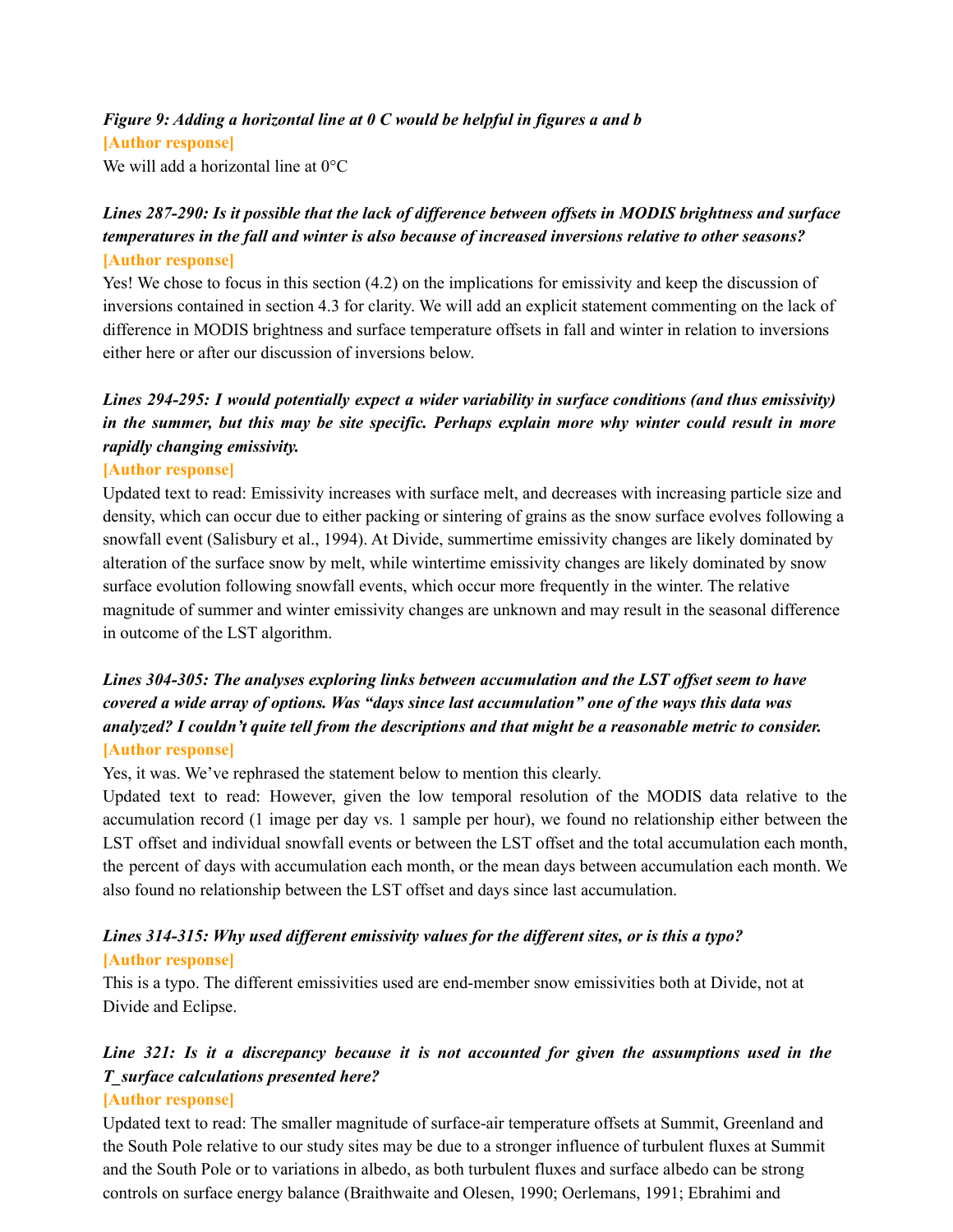#### Marshall, 2016).

## *Lines 323-338: Consider also comparing to 2m near surface inversions investigated in Nielsen-Englyst et al. (2019).*

#### **[Author response]**

Updated text to read: In comparing the magnitude of the summer LST offset here (JJA Mdn =  $0.98^{\circ}$ C), to prior studies, the offsets presented here are smaller than previously observed summer MODIS LST offsets in the St. Elias (5–7°C, Williamson et al. 2017). However, these prior LSTs were daily averages of maximum and minimum values, with most of the offset being attributed to the inclusion of minimum LSTs (Williamson et al., 2017). In contrast, this study uses a single daily LST value and coincident AWS measurements acquired between 11:00 a.m. and 1:30 p.m, when surface and air temperatures are near their maximum, thereby eliminating the effects of any diurnal cycle on observed LST offsets. Our modeled temperature inversions show a diurnal cycle, which is more dramatic in the summer than the winter because of the greater difference between incoming solar radiation during the day and night, and is likely responsible for the higher magnitude of the previously observed summer LST offsets (Fig. 9; Tables 6, 7). A comparison of surface and air temperatures measured in situ over 29 Arctic sites also shows a diurnal cycle that is most pronounced in spring and absent during the winter and polar night (Nielsen-Englyst et al., 2019). The magnitude of the summer LST offset at Eclipse and Divide is in close agreement with temperature inversions observed at Summit, Greenland, where 2 m air and surface temperatures have been contemporaneously measured in situ. During June–July 2015, Summit surface temperatures were 0.32 to 2.4°C lower than 2 m air temperatures (Adolph et al., 2018). At three northern Alaska sites, summer clear-sky surface temperatures were higher than corresponding 2 m air temperatures (Barrow and Atqasuk in 2010, and Olitok Point in 2014; (Good, 2016)). In contrast to sites in Greenland and the St. Elias, these northern Alaskan sites are characterized by seasonal snow cover. Sites with seasonal snow cover present challenges for interpretation because they experience surface melt and a drastic change in surface type over the course of the melt season. Across glaciated areas, sites in the accumulation zone have been found to have the weakest near-surface inversions during the summer, while sites in the ablation zone have been found to have the strongest near-surface inversions during the summer, likely because of the change in surface type with over the melt season (Nielsen-Englyst et al., 2019).

## *Line 342-343: Perhaps I'm missing something, but why wouldn't winter surface temperatures also be high then?*

## **[Author response]**

Updated text to read: The dip in modeled summer temperature inversions (Fig. 8) is the result of our  $0^{\circ}$ C surface temperature cap, which is a simplistic numerical correction for unrealistically high summer surface temperatures above the melting point. Because the 0°C cap is applied after the calculation of surface temperatures and does not address the mechanisms of inversion development, the distinction between capped temperatures slightly over 0°C and uncapped temperatures slightly below 0°C is somewhat arbitrary. We therefore focus on the magnitudes and seasonal patterns of calculated inversions during summer and winter rather than during the shoulder seasons where the temperature cap likely biases our results.

Lines 370-375; Please explain in a bit more detail how the data are processed before going into the linear regression. I suggest framing the linear fit with the actual variables desired (instead of generic x and y). *The corrected MODIS temperatures have a low mean error because of how they are calculated, but how* does the standard deviation compare in magnitude to the interannual variability? Is a better fit to the data achieved if it is not averaged annually but instead each paired data point (of 2 m air temp and MODIS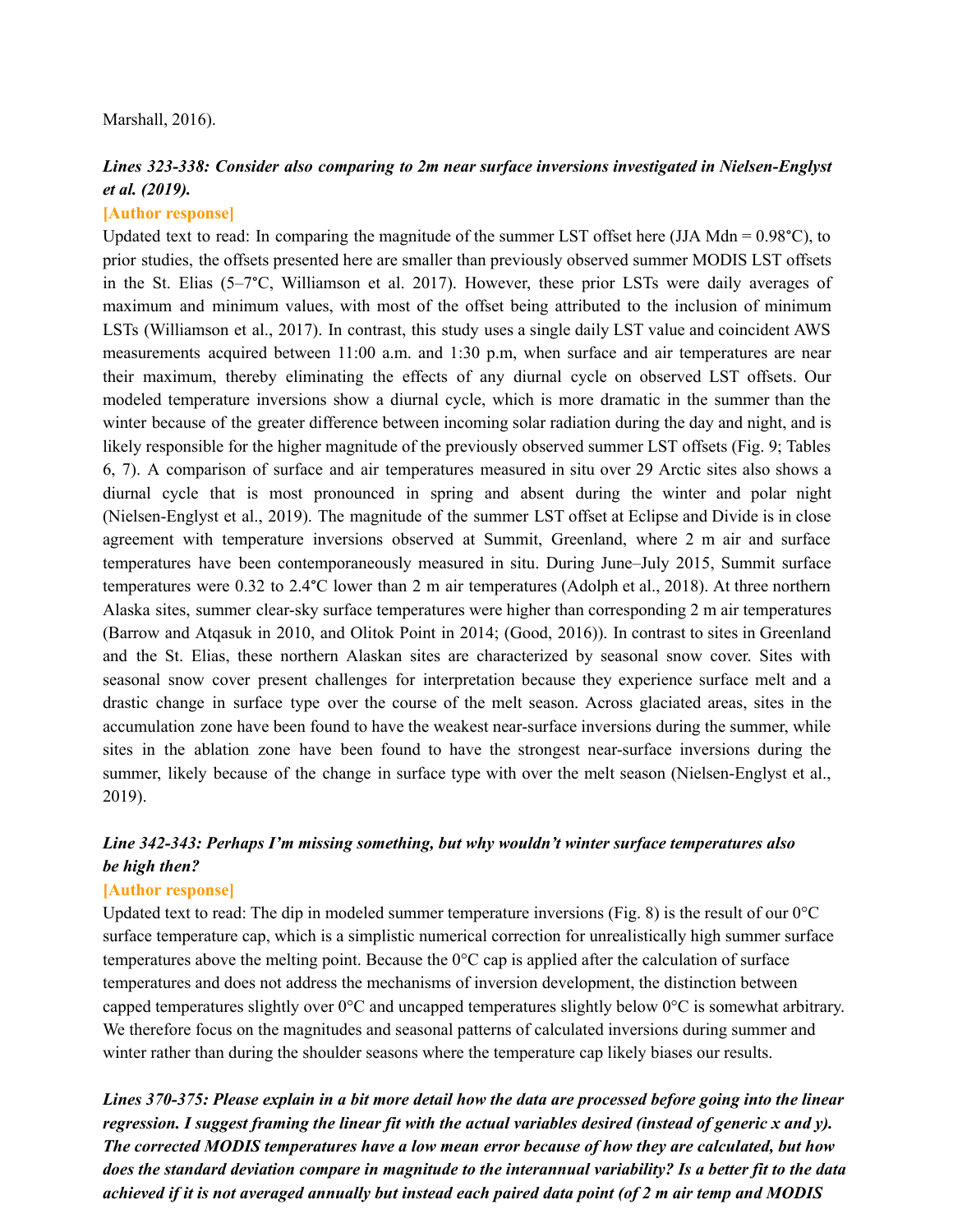## *LST) is part of the regression?* **[Author response]**

We chose not to fit the data using each paired point because our specific goal here was to see if MODIS LSTs could be used to help interpret paleo records on annual timescales.

To be inserted in methods:

## 2.6 MODIS LSTs and melt

To evaluate whether MODIS LSTs can be used in conjunction with in situ air temperatures to examine the conditions associated with surface melt, we compare interannual trends between the two and reconcile the difference between MODIS LSTs and AWS temperatures using a simple linear regression. We are interested in interannual trends since interpretation of paleo records often occurs on interannual timescales. We therefore calculate the mean annual value for both MODIS LSTs and AWS temperatures. Because we calculate annual means rather than examine individual MODIS LST and AWS temperature pairs, we use all available MODIS LSTs and AWS temperatures, rather than only the subset of dates for which we have both. We fit a linear model to mean annual MODIS LSTs and AWS temperatures using the MATLAB function fitlm(), taking the AWS temperature to be the response variable. We then use the coefficients from this linear fit model to generate a set of converted mean annual MODIS LSTs  $(LST_{converted} = -3.35 + 0.49LST)$ . The RMSE of our linear fit is 1.88°C, and the interannual variability spans a range of 5.33°C.

## *Minor Comments:*

# *Line 42: Consider starting a new paragraph with the sentence that begins "Instrumentation…"*

## **[Author response]**

Alternatively, it may make sense to start a new paragraph with the sentence that begins "MODIS LSTs are a valuable tool…". Either way, we agree that breaking this into separate paragraphs improves organization.

## *Line 68: Consider phrasing as "apparent MODIS LST of set" here and elsewhere?* **[Author response]**

Alternatively, it may improve clarity to use the term "MODIS LST offset" throughout with an explicit statement that surface and air temperatures are different quantities. "Apparent MODIS LST offset" implies that the offset isn't real. If interpreted to mean that MODIS LSTs are not in fact biased, this is true, because surface and air temperatures are different quantities. However, if interpreted to mean that MODIS LSTs and air temperatures should be the same, this is false. Regardless of which phrasing is used, consistency throughout is important for clarity, and that we will revise.

# *Line 86: Consider adding a definition of a nunatak*

## **[Author response]**

Updated text to read: (note the many ridges and nunataks, or exposed areas of rock, shown in Fig. 2),

*Lines 88-89: Consider reversing sentence that begins with "Here…" so that it discusses inversions* first, which were just being discussed. I found the sentence a bit confusing on the first read because I *was unsure which hypotheses were being referenced.*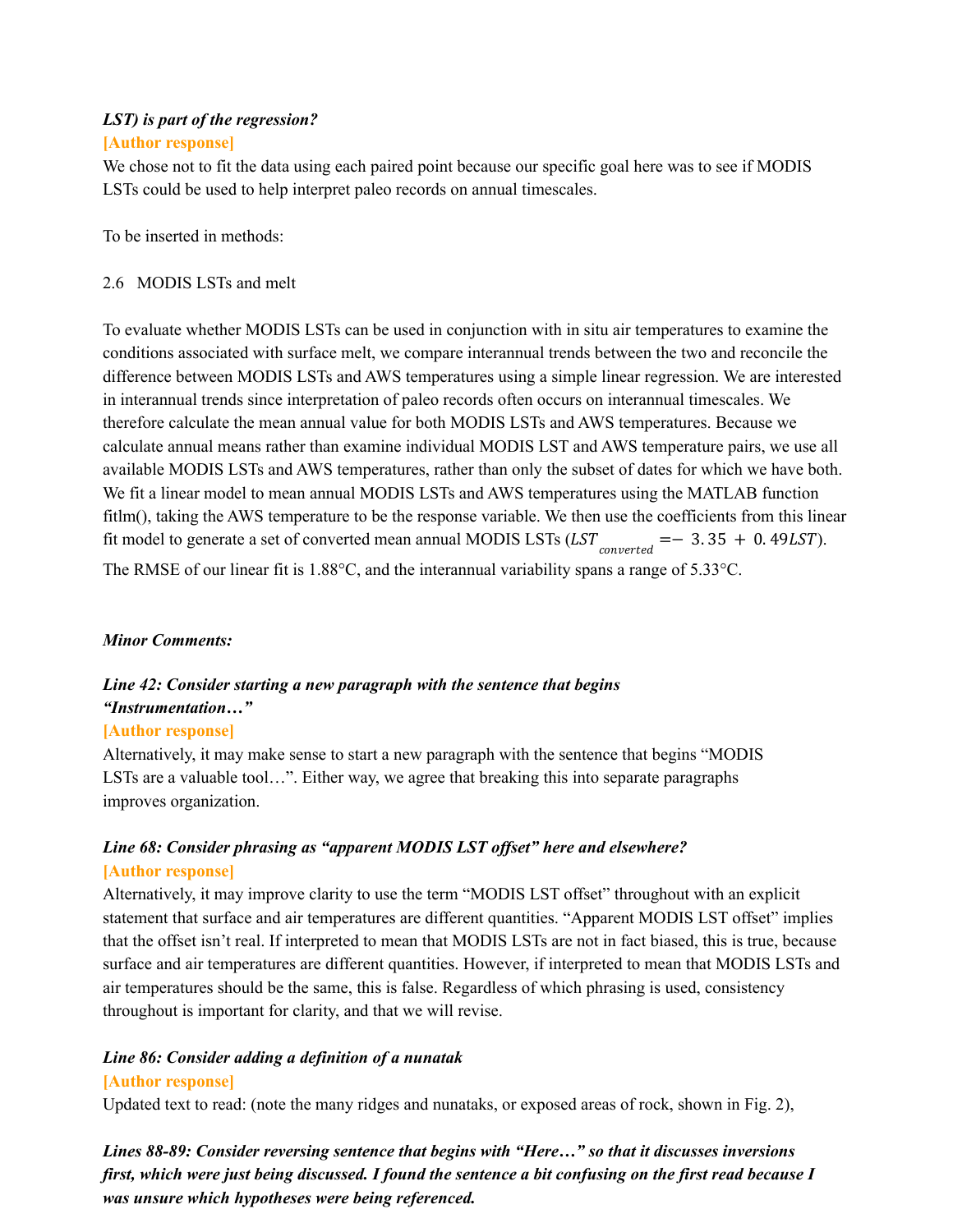#### **[Author response]**

Updated text to read: Here, we evaluate the plausibility of near-surface temperature inversions in the St. Elias and test alternative hypotheses to explain the offset in MODIS LSTs in the region.

## *Line 221 (and elsewhere): forgotten degrees C units on reported median.*

#### **[Author response]**

Updated text to read:  $Mdn = -2:90^{\circ}C$  (also edited elsewhere)

## *Line 222: "MODIS temperature dif erence data spaces >10 degrees C" – is this saying the maximum of set is greater than 10 degrees C? Please clarify.*

#### **[Author response]**

No, this is referring to the variability of MODIS offsets in each season.

Updated text to read: In all seasons, observed MODIS offsets vary by more than 10°C, with the range of winter values being greatest at 35.56°C at Divide and 25.13°C at Eclipse.

## *Line 249: Perhaps an "overwhelming majority" or some other language would be better suited to describe 95%.*

#### **[Author response]**

Updated text to read: An overwhelming majority (95%) of MODIS LST offsets…

# Line 256; "modeled temperature difference data is greater than 60 degrees  $C$ " – does this mean that the *modeled inversions are sometimes up to 60 degrees? Please clarify.*

#### **[Author response]**

Updated text to read: In the winter, modeled inversion strength varies by up to 60<sup>o</sup>C.

## *Lines 275-280: Since the manuscript already revealed that the brightness temp and surface temp do show the same pattern, going through the hypothetical scenarios in the way they are framed confused* me a bit. Consider rephrasing to make it clear that one of them we already know to be what was *observed.*

## **[Author response]**

Updated text to read: We find similar seasonal distributions of offset from AWS temperatures in MODIS LSTs and MODIS brightness temperatures, suggesting that the preferential fall and winter offset is not introduced by the conversion from brightness temperature to surface temperature or the emissivity values used in this conversion (Fig. 5). Moreover, Landsat brightness temperatures also show a pattern of greater offset from AWS temperatures in the fall and winter. The observed apparent cold bias in MODIS LSTs is therefore not unique to the MYD21 product or even the MODIS sensor. Unfortunately, due to the limited availability of ASTER data, too few images exist to examine any seasonal pattern.

## *Citations:*

*Guillevic, P., Göttsche, F., Nickeson, J., Hulley, G., Ghent, D., Yu, Y., Trigo, I., Hook, S., Sobrino, J.A., Remedios, J.,Román, M. & Camacho, F. (2017). Land Surface Temperature Product Validation Best Practice Protocol. Version 1.0. In P. Guillevic, F. Göttsche, J. Nickeson & M. Román (Eds.), Best Practice for Satellite-Derived Land Product Validation (p. 60): Land Product Validation Subgroup (WGCV/CEOS), doi:10.5067/doc/ceoswgcv/lpv/lst.001*

*Nielsen-Englyst, P., Høyer, J. L., Madsen, K. S., Tonboe, R., Dybkjær, G., & Alerskans, E. (2019). In situ observed relationships between snow and ice surface skin temperatures and 2 m air*